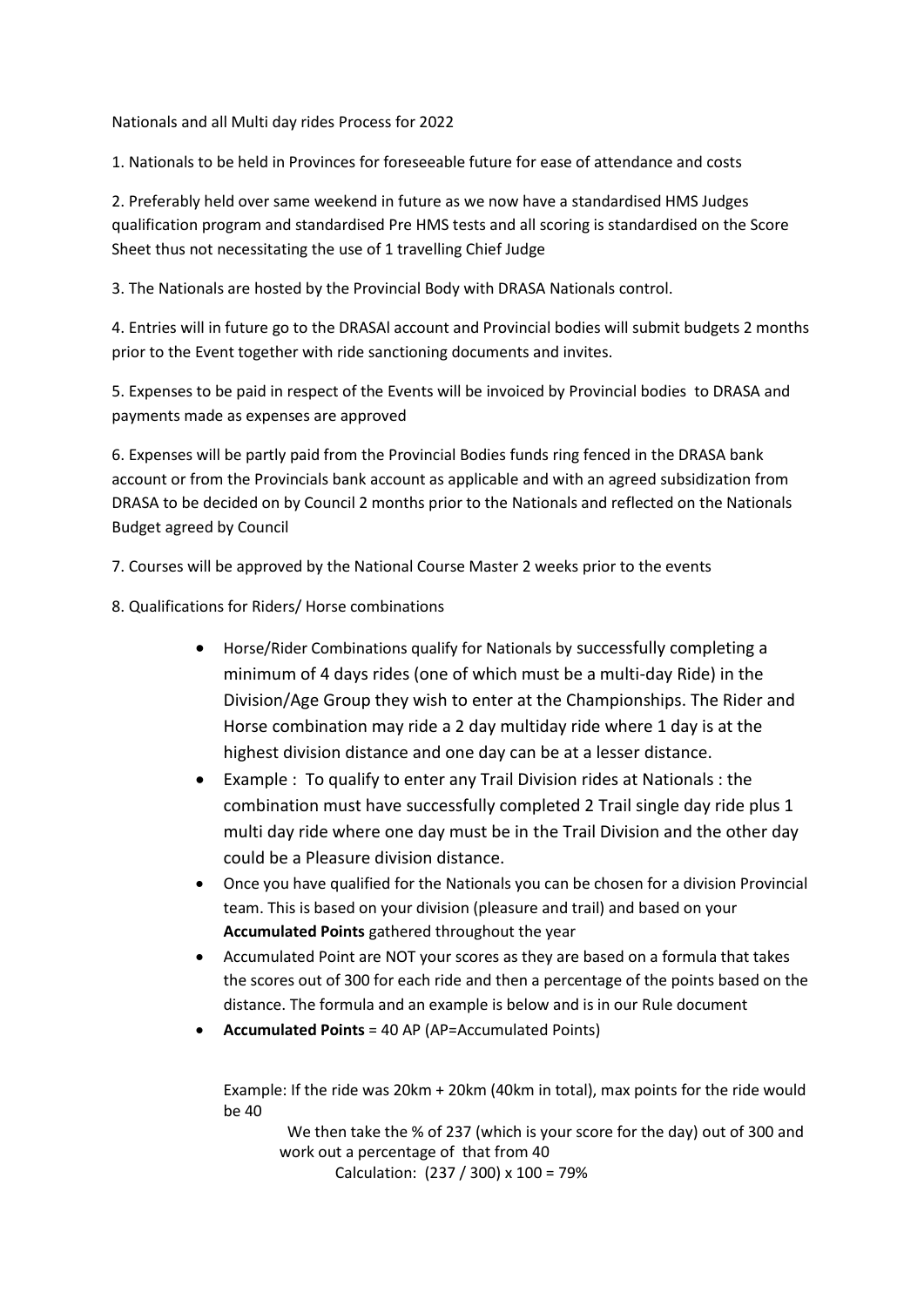## 40 x (79/100) = **32 AP**

- The qualified riders points are checked and then the 3 highest points they have got over the season are added together to choose the 4 members of the Provincial teams.
- Any rider who has qualified may enter all 3 days of the ride. You enter in the division you have qualified for and may drop down a division if you are cautious.
- Riders must enter online for all 3 days and have the option at ride briefing each day, when they nominate their speed, to drop down or up a distance as opposed to what they entered. No adjustments can be done the day of the ride- only when you put in your speed nominations
- Teams will consist of 4 members and only the 3 highest points (highest total points of the 3 riders over 3 days) will be counted for Team Results. One reserve will be chosen per division that may be called into the Team if a Rider is eliminated to enable the Team to continue to have 4 riders or minimum of 3 riders.
- If a Team only has 2 members left then the Team is disbanded and riders only ride as individuals
- Individual awards of all categories (Best vet, HMS and Time as well as Overall winner) are awarded at Nationals for riders/Horse combinations who complete ALL 3 days Only
- These Awards are based on Points and NOT scores.
- These Awards are per Division and not Distance
- Non qualified Riders may Ride 2 days at Nationals and in order for the Event to qualify as a Multi Day Ride for the next season they must complete the days consecutively.
- Non Qualified Riders will not be in contention for any Ride Awards.

## 9. Order of Event

- Entries close 1 week prior to event
- Entries are sent by Nationals to Timekeepers and Ride Managers for Ride setup
- Scanners and Chips are ONLY used for timekeeping purposes
- On the day before the Ride starts riders arrive and present themselves to Ride Secretary to receive all documentation. Timekeepers will check Logbooks are correctly inputted and return to Riders for vetting and judging. Riders must keep logbooks with them and at the end of each day after final vetting these logbooks will be left at the vet. The vet will then send them to the Timekeepers who will collate and complete the logbooks and the system scores. Riders may only fetch logbooks for next day once this has been completed and then present for next days vetting that afternoon.
- On that day prior to first day Ride all 3 standardised pre ride HMS tests for riders entered for all 3 days will be judged. Riders who have not entered for all 3 days will only do the following days Pre Ride HMS test. All other HMS judging for the days ride will follow as per usual judging (post ride HMS test, containment and obstacle each day.) Tack checking can be done for the next day 5 minutes before horse and rider depart first leg (at the start line) Post Ride Final HMS judging will occur for all riders who participated that day within 1 hour of the Rider completing the Event. The Pre Ride Vetting for the next day will be done from 16h00 that afternoon. This process may be used for ALL multi day rides at the discretion of the Ride Master and Judges. Riders must be informed that this is an EITHER /OR process (riders